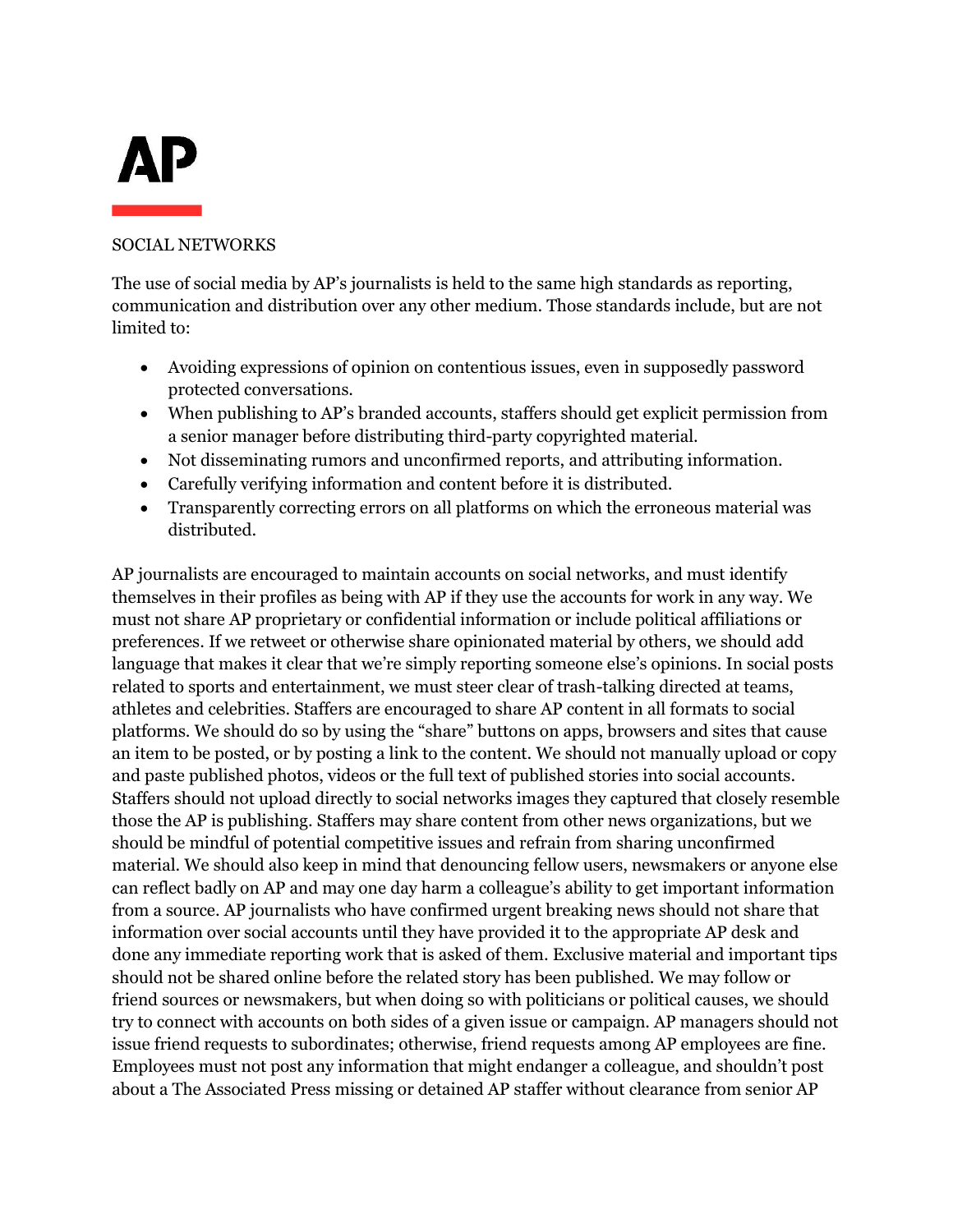managers. Posts and tweets aimed at gathering opinions for a story must make clear that we are looking for voices on all sides of an issue. If an AP tweet or social media posting contains an error of fact, emphasis or tone, the tweet or posting promptly should be removed from the platform where it occurred, followed by a note acknowledging the deletion and a substitute corrected tweet or posting issued where appropriate.

## USE OF OTHERS' MATERIAL

An AP staffer who reports and writes a story must use original content, language and phrasing. We do not plagiarize, meaning that we do not take the work of others and pass it off as our own.

When we match a report that a news outlet was first with due to significant reporting effort, we should mention that the other outlet first reported it. At the same time, it is common for AP staffers to include in their work passages from previous AP stories by other writers – generally background, or boilerplate.

This is acceptable if the passages are short. Regardless, the reporter writing the story is responsible for the factual and contextual accuracy of the material. Also, the AP often has the right to use material from its members and subscribers; as with material from other news media, we credit it. Unless we are clearly retransmitting in full a story by a member outlet, we do not transmit stories in their original form; we rewrite them, so that the approach, content, structure and length meet our requirements and reflect the broader audience we serve.

Under no circumstances can news releases be published in their original form; we can use information, quotes and properly cleared images from releases, but we must judge the material's credibility, augment it with information from other sources, and then prepare our own stories, with the release material duly credited.

For video, if another broadcaster's material is required and distributed, we advise the name of that broadcaster on the accompanying shot list. Pickups of audio and of television graphics are credited in billboards/captions when the source requests it.

## ADDED MAY, 5 2022:

This guidance applies to any personal account used by an AP staff member and seeks to clarify and expand upon AP's current [Social Media Guidelines.](https://www.ap.org/assets/documents/social_media_06022021.pdf)

Many AP employees use social media as part of their job. AP employees must identify themselves in their profiles as being with the AP if they use the accounts for work in any way.

Employees who don't need to engage with social media as part of their job have the option of not using the medium if they so choose. No AP employee is required to post content on social media. For example, some journalists may need to maintain a Twitter account to follow sources and stay on top of breaking news, but it is perfectly acceptable for that person to never tweet if they choose.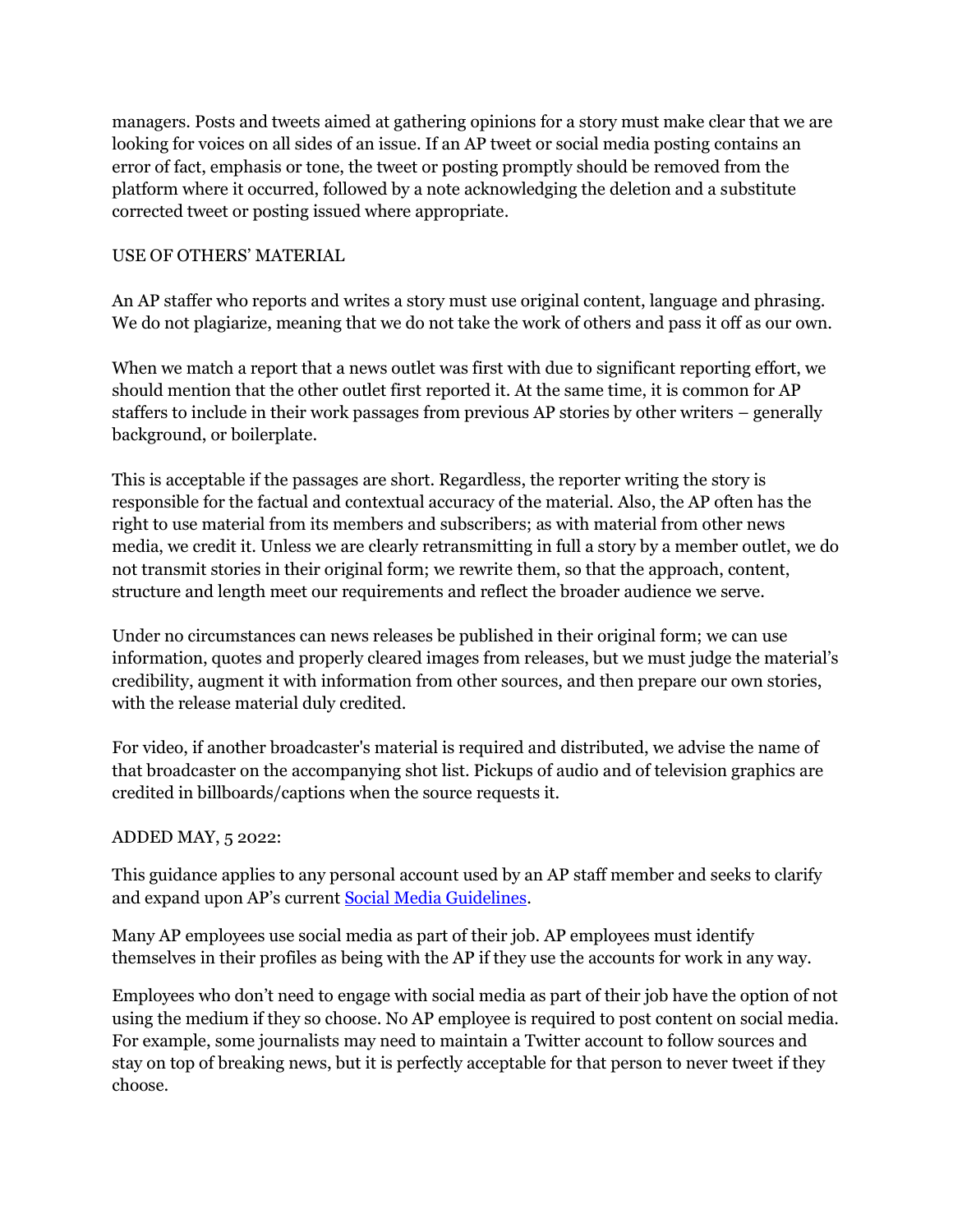At the same time, we recognize that many journalists use social media to build their audience and for professional development. Others use social media to connect with family, friends and the wider world. These guidelines are meant to help protect AP and its employees.

The use of social media by AP's employees is held to the same high standard as reporting, communication and distribution over any other medium. Those standards include but are not limited to:

- Avoiding expressions of opinion on contentious issues, even in supposedly password protected conversations
- Not disseminating rumors and unconfirmed reports
- Carefully verifying and attributing information and content before it is distributed
- Transparently correcting errors on all platforms on which the erroneous material was distributed

Staff members can express themselves on social media but should consider a series of questions, below, before doing so.

Employees must not share AP proprietary or confidential information or display political affiliations or preferences.

Employees should not use social media to break major news or share exclusive information or tips before AP publishes the information.

Employees should not share opinionated material from others. If an employee feels that sharing opinionated material is crucial for reporting purposes, they must add language that makes it clear they're simply reporting someone else's opinion.

Staff can follow or friend sources or newsmakers, but when doing so with politicians or political causes, must try to connect with accounts on all sides of a given issue or campaign. Staff members should not repeatedly like or share content with a particular point of view on controversial issues, as it can leave the impression that the staff member also holds that view. The same is true for following social media accounts. For example, staff members should not repeatedly like or share stories about a particular political party.

Posts aimed at gathering opinions for a story should make clear that the reporter is looking for voices on all sides of an issue.

It is critically important that employees not post anything that might endanger a colleague or otherwise hamper their ability to do their job. Employees should not post about a missing or detained AP staffer without clearance from senior AP managers. Social media posts can unwittingly put colleagues at risk and jeopardize company operations continents away.

In social media posts related to sports and entertainment, employees can root for teams or make general comments about elements of popular culture such as movies, TV shows or music, but must refrain from insults or personal attacks directed at teams or individuals. Journalists